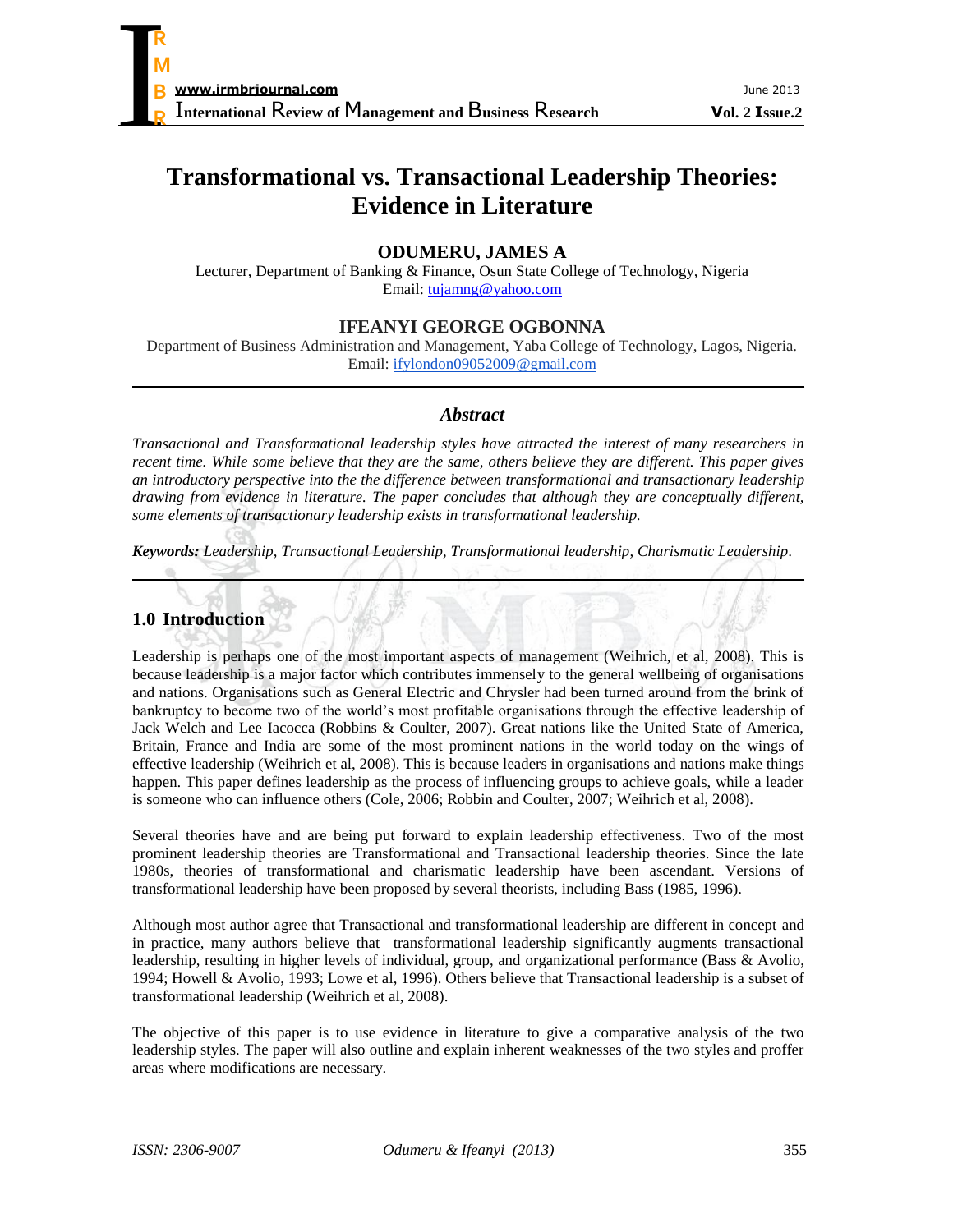## **2.0 Transformational Leadership**

A transformational leader is a person who stimulates and inspires (transform) followers to achieve extraordinary outcomes (Robbins and Coulter, 2007). He/she pay attention to the concern and developmental needs of individual followers; they change followers' awareness of issues by helping them to look at old problems in a new way ; and they are able to arouse, excite and inspire followers to put out extra effort to achieve group goals. Transformational leadership theory is all about leadership that creates positive change in the followers whereby they take care of each other's interests and act in the interests of the group as a whole (Warrilow, 2012). The concept of transformational leadership was introduced by James Macgregor Burns in 1978 in his descriptive research on political leaders, but its usage has spread into organisational psychology and management with further modifications by B.M Bass and J.B Avalio (Jung & Sosik, 2002).

Transformational leadership enhances the motivation, morale, and performance of followers through a variety of mechanisms. These include connecting the follower's sense of identity and self to the project and the collective identity of the organization; being a role model for followers that inspires them and makes them interested; challenging followers to take greater ownership for their work, and understanding the strengths and weaknesses of followers, so the leader can align followers with tasks that enhance their performance.

Warrilow (2012) identified four components of transformational leadership style:

**1) Charisma or idealised influence**: the degree to which the leader behaves in admirable ways and displays convictions and takes stands that cause followers to identify with the leader who has a clear set of values and acts as a role model for the followers.

**(2) Inspirational motivation**: the degree to which the leader articulates a vision that is appeals to and inspires the followers with optimism about future goals, and offers meaning for the current tasks in hand.

**(3) Intellectual stimulation**: the degree to which the leader challenges assumptions, stimulates and encourages creativity in the followers - by providing a framework for followers to see how they connect [to the leader, the organisation, each other, and the goal] they can creatively overcome any obstacles in the way of the mission.

**(4) Personal and individual attention**: the degree to which the leader attends to each individual follower's needs and acts as a mentor or coach and gives respect to and appreciation of the individual's contribution to the team. This fulfils and enhances each individual team members' need for self-fulfilment, and self-worth and in so doing inspires followers to further achievement and growth

#### **2.1 Weaknesses of Transformational Leadership**

Yukl (1999) identified seven major weaknesses of Transformational leadership. First is the ambiguity underlying its influences and processes. The theory fails to explain the interacting variables between transformational leadership and positive work outcomes. The theory would be stronger if the essential influence processes were identified more clearly and used to explain how each type of behaviour affects each type of mediating variable and outcome.

Secondly is the overemphasis of the theory on leadership processes at the dyadic level. The major interest is to explain a leader's direct influence over individual followers, not leader influence on group or organisational processes. Examples of relevant group-level processes include: (1) how well the work is organised to utilise personnel and resources; (2) how well inter-related group activities are coordinated; (3)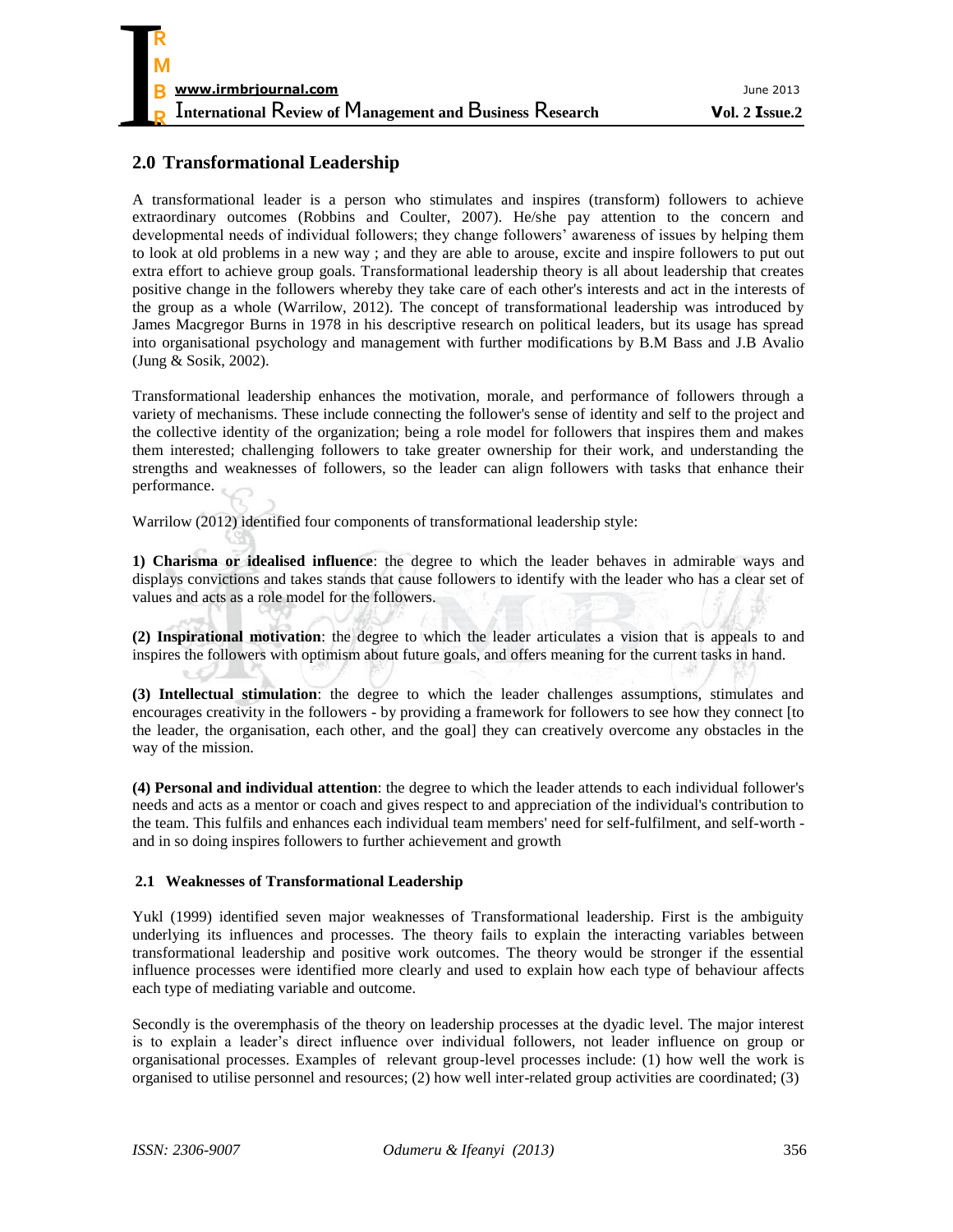the amount of member agreement about objectives and priorities; (4) mutual trust and cooperation among members; (5) the extent of member identification with the group; (6) member confidence in the capacity of the group to attain its objectives; (7) the procurement and efficient use of resources; and (8) external coordination with other parts of the organization and outsiders. How leaders influence these group processes is not explained very well by the transformational leadership theories. Organisational processes also receive insufficient attention in most theories of transformational leadership. Leadership is viewed as a key determinant of organisational effectiveness, but the causal effects of leader behaviour on the organisational processes that ultimately determine effectiveness are seldom described in any detail in most studies on transformational leadership (Yukl, 1999). Transformational leadership theories would benefit from a more detailed description of leader influence on group and organisational processes.

Thirdly, the theoretical rationale for differentiating among the behaviours is not clearly explained. The partially overlapping content and the high inter-correlation found among the transformational behaviours raise doubts about their construct validity. For example, intellectual stimulation is operationally defined as causing a subordinate to question traditional beliefs, to look at problems in a different way, and to find innovative solutions for problems. The content is diverse and ambiguous. There is not a clear description of what the leader actually says or does to influence the cognitive processes or behaviour of subordinates.

Fourthly, Yukl (1999) identified omission of several transformational behaviour from the original transformational leadership theory which empirical evidence has shown to be relevant. Some of them include inspiring (infusing the work with meaning), developing (enhancing follower skills and selfconfidence), and empowering (providing significant voice and discretion to followers).

Fifth is the insufficient specification of situational variables in Transformational leadership. A fundamental assumption of transformational leadership theory is that the underlying leadership processes and outcomes are essentially the same in all situations. Bass (1998) had suggested that transformational leadership is beneficial to both followers and organisations regardless of the situation. Studies have shown that situational factors can influence the effects of transformational leadership on followers and work outcomes. Yukl (1999) suggested the following situational variables as moderators between transformational leadership and followership: stability of environment, organic structure (rather than a mechanistic bureaucracy), an entrepreneurial culture, and dominance of boundary-spanning units over the technical core.

Sixthly, the theory does not explicitly identify any situation where transformational leadership is detrimental. Several studies have shown that transformational leadership can have detrimental effects on both followers and the organisation. Stevens et al (1995) believes that transformational leadership is biased in favour of top managements, owners and managers. Followers can be transformed to such a high level of emotional involvement in the work over time that they become stressed and burned out. Individual leaders can exploit followers (even without realising it) by creating a high level of emotional involvement when it is not necessary (Yukl, 1999). If members of an organisation are influenced by different leaders with competing visions, the result will be increased role ambiguity and role conflict. Leaders who build strong identification with their subunit and its objectives can improve member motivation, but excessive competition may arise among different subunits of the organisation. When inter unit cooperation is necessary to achieve organisational objectives, the result can be a decline in organisational effectiveness. The possibility that transformational leadership has negative outcomes needs to be investigated with research methods designed to detect such effects.

Lastly, like most leadership theories, transformational leadership theory assumes the heroic leadership stereotype. Effective performance by an individual, group, or organization is assumed to depend on leadership by an individual with the skills to find the right path and motivate others to take it. In most versions of transformational leadership theory, it is a basic postulate that an effective leader will influence followers to make self-sacrifices and exert exceptional effort. Influence is unidirectional, and it flows from the leader to the follower. When a correlation is found between transformational leadership and subordinate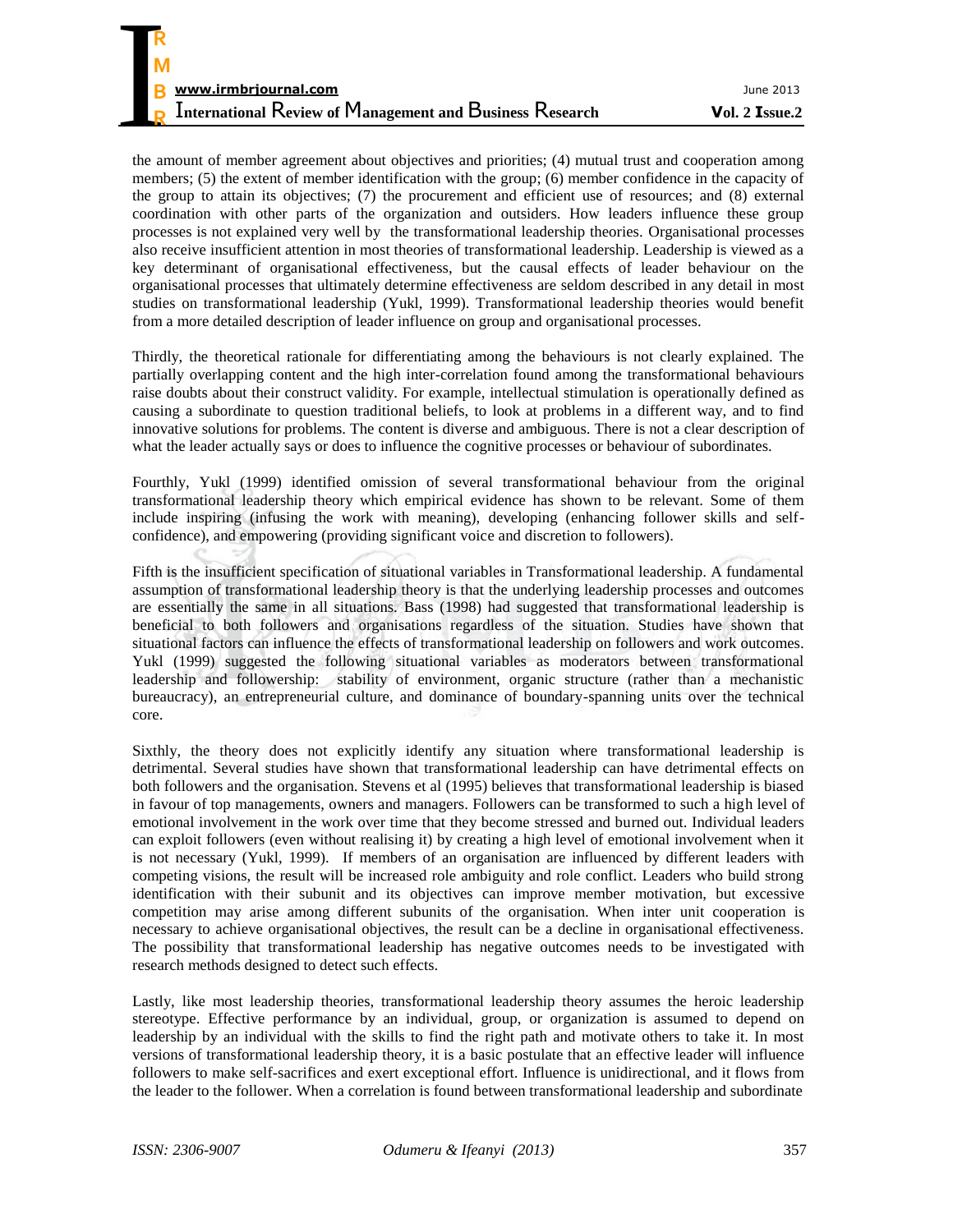commitment or performance, the results are interpreted as showing that the leader influenced subordinates to perform better. There is little interest in describing reciprocal influence processes or shared leadership. Researchers study how leaders motivate followers or overcome their resistance, not how leaders encourage followers to challenge the leader's vision or develop a better one.

In spite of the numerous criticisms of transformational leadership, its popularity has grown in recent time (Yukl, 1999). For instance, studies have shown that managers in different settings, including the military and business found that transformational leaders were evaluated as more effective, higher performers, more promotable than their transactional counterparts, and more interpersonally sensitive (Rubin et al, 2005; Judge and Bono, 2000). Empirical evidence also shows that transformational leadership is strongly correlated with employee work outcomes such as: lower turnover rates, higher level of productivity, employee satisfaction, creativity, goal attainment and follower well-being (Eisenbeiß and Boerner, 2013; Garcı´a-Morales et al, 2008; Piccolo and Colquitt, 2006; Keller, 1992).

## **3.0 Transactional Leadership**

Transactional Leadership, also known as managerial leadership, focuses on the role of supervision, organisation, and group performance; transactional leadership is a style of leadership in which the leader promotes compliance of his followers through both rewards and punishments. Unlike Transformational leadership, leaders using the transactional approach are not looking to change the future, they are looking to merely keep things the same. These leaders pay attention to followers' work in order to find faults and deviations. This type of leadership is effective in crisis and emergency situations, as well as when projects need to be carried out in a specific fashion.

Within the context of Maslow's hierarchy of needs, transactional leadership works at the basic levels of need satisfaction, where transactional leaders focus on the lower levels of the hierarchy. Transactional leaders use an exchange model, with rewards being given for good work or positive outcomes. Conversely, people with this leadership style also can punish poor work or negative outcomes, until the problem is corrected. One way that transactional leadership focuses on lower level needs is by stressing specific task performance (Hargis et al, 2001). Transactional leaders are effective in getting specific tasks completed by managing each portion individually.

Transactional leaders are concerned with processes rather than forward-thinking ideas. These types of leaders focus on contingent reward (also known as contingent positive reinforcement) or contingent penalization (also known as contingent negative reinforcement). Contingent rewards (such as praise) are given when the set goals are accomplished on-time, ahead of time, or to keep subordinates working at a good pace at different times throughout completion. Contingent punishments (such as suspensions) are given when performance quality or quantity falls below production standards or goals and tasks are not met at all. Often, contingent punishments are handed down on a management-by-exception basis, in which the exception is something going wrong. Within management-by-exception, there are active and passive routes. Active management-by-exception means that the leader continually looks at each subordinate's performance and makes changes to the subordinate's work to make corrections throughout the process. Passive management-by-exception leaders wait for issues to come up before fixing the problems. With transactional leadership being applied to the lower-level needs and being more managerial in style, it is a foundation for transformational leadership which applies to higher-level needs.

#### **3.1 Qualities of Transactional Leadership**

Transactional leaders use reward and punishments to gain compliance from their followers. They are extrinsic motivators that bring minimal compliance from followers. They accept goals, structure, and the culture of the existing organization. Transactional leaders tend to be directive and action-oriented.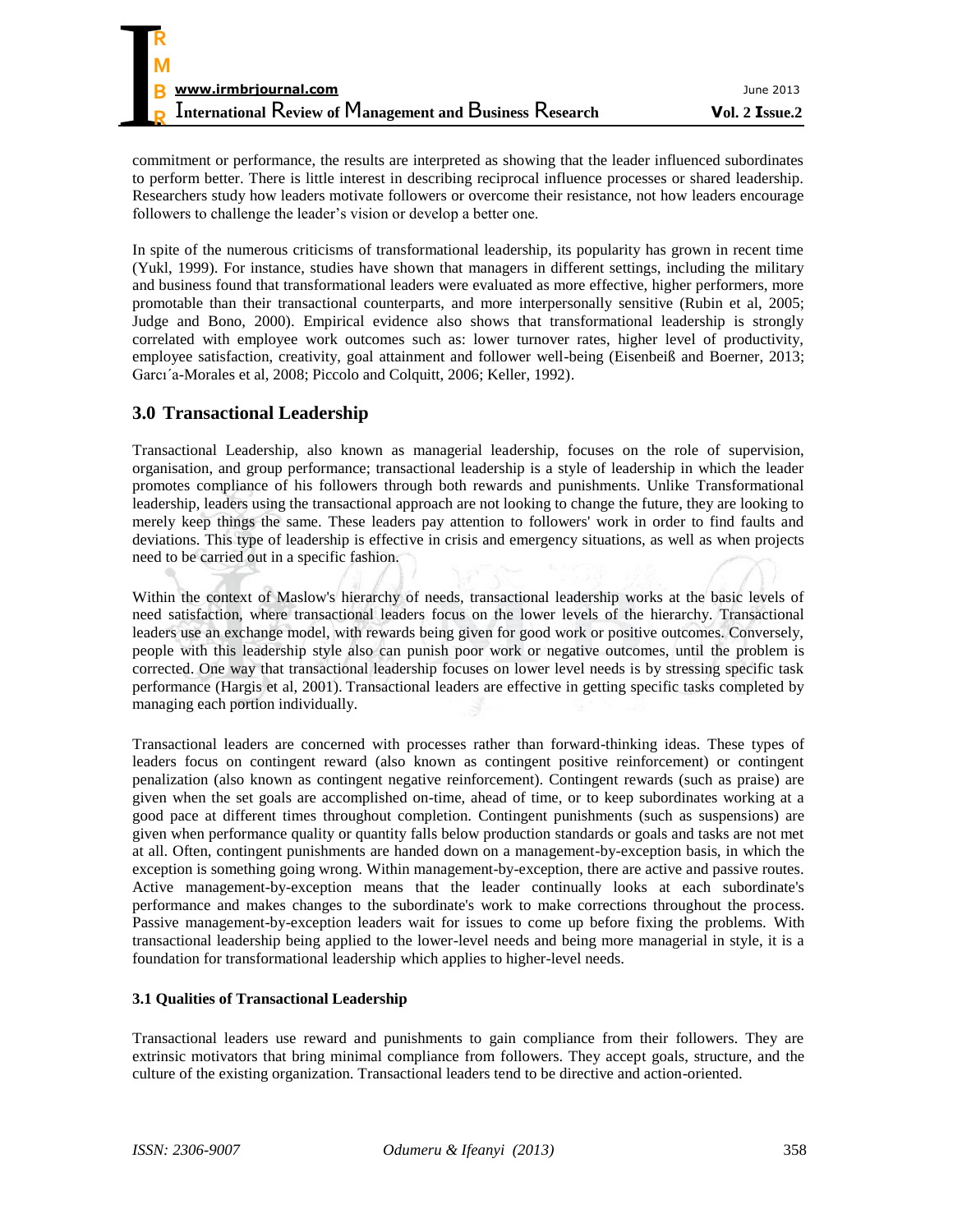Transactional leaders are willing to work within existing systems and negotiate to attain goals of the organization. They tend to think inside the box when solving problems

Transactional leadership is primarily passive. The behaviours most associated with this type of leadership are establishing the criteria for rewarding followers and maintaining the status quo.

Within transactional leadership, there are two factors, contingent reward and management-by-exception. Contingent reward provides rewards for effort and recognizes good performance. Management-byexception maintains the status quo, intervenes when subordinates do not meet acceptable performance levels, and initiates corrective action to improve performance.

## **4.0 Comparison Between Transformational and Transactional Leadership**

James Macgregor Burns distinguished between transactional leaders and transformational by explaining that: transactional leader are leaders who exchange tangible rewards for the work and loyalty of followers. Transformational leaders are leaders who engage with followers, focus on higher order intrinsic needs, and raise consciousness about the significance of specific outcomes and new ways in which those outcomes might be achieved (Hay, 2012). Transactional leaders tend to be more passive as transformational leaders demonstrate active behaviours that include providing a sense of mission.

| <b>Transactional</b>                                                                                      | VS. Transformational                                                                                                                                                                                                         |
|-----------------------------------------------------------------------------------------------------------|------------------------------------------------------------------------------------------------------------------------------------------------------------------------------------------------------------------------------|
| Leadership is responsive                                                                                  | Leadership is proactive.                                                                                                                                                                                                     |
| Works within the organisational culture                                                                   | Works to change the organisational culture by<br>implementing new ideas                                                                                                                                                      |
| Employees achieve objectives<br>through<br>rewards and punishments set by leader                          | Employees achieve objectives through higher ideals<br>and moral values                                                                                                                                                       |
| Motivates followers by appealing to their<br>own self interest                                            | Motivates followers by encouraging them to put<br>group interests first                                                                                                                                                      |
| Management-by-exception: maintain<br>the<br>status quo; stress correct actions to improve<br>performance. | Individualised consideration: Each behaviour is<br>directed to each individual to express consideration<br>and<br>support.<br>stimulation: Promote<br>Intellectual<br>creative<br>and<br>innovative ideas to solve problems. |

Douglas McGregor's Theory Y and Theory X can also be compared with these two leadership styles. Theory X can be compared with Transactional Leadership where managers need to rule by fear and consequences. In this style and theory, negative behaviour is punished and employees are motivated through incentives.

Theory Y and Transformational Leadership are found to be similar, because the theory and style supports the idea that managers work to encourage their workers. Leaders assume the best of their employees. They believe them to be trusting, respectful, and self-motivated. The leaders help to supply the followers with tool they need to excel.

### **5.0 Conclusion and Recommendation**

 $\rightarrow$ 

Transformational and Transactional leadership theories represent bold attempts by researchers to explain the nature and effect of leadership. Both theories have their various strengths and weaknesses' However, the influence of situational variables on leadership outcomes within the context of both styles of leadership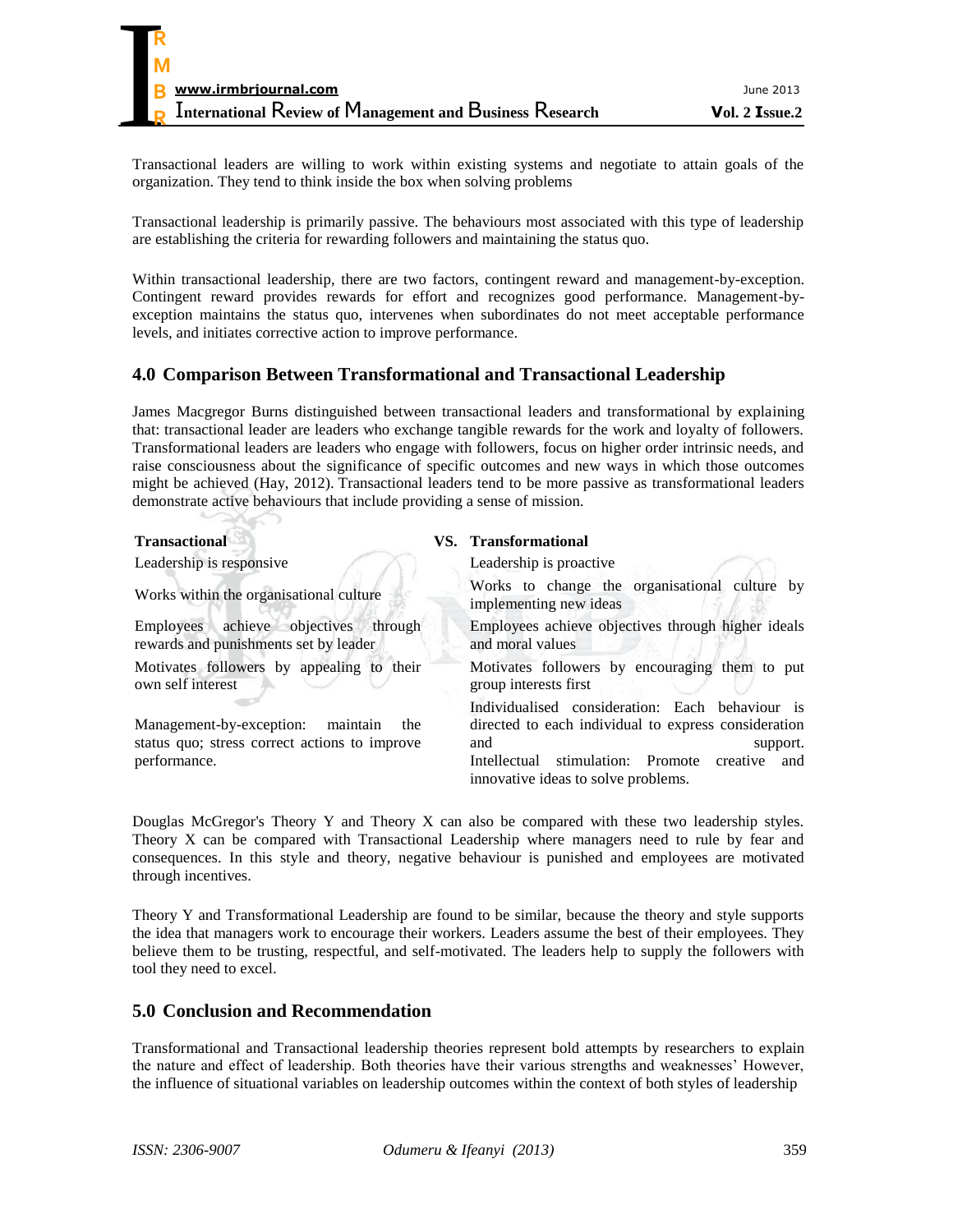should not be ignored. From the analyses of strengths and weaknesses of these two leadership models, it is clear that more empirical work still needs to be done to gain clearer understanding of these two concepts.

#### **References**

- Bass, B. M. (1996).*Anew paradigm of leadership: An inquiry into transformational leadership.* Alexandria, VA: U. S. Army Research Institute for the Behavioral and Social Sciences.
- Bass, B. M. (1985). *Leadership and performance beyond expectations.* New York: Free Press.
- Bass, B. M., & Avolio, B. J. (1994). *Improving organizational effectiveness through transformational leadership*. Thousand Oaks, CA: Sage.
- Cole, G.A. (2006) *Management Theory and Practice*.(6th Ed.) London: Book Power
- Eisenbeiß, S. A. and Boerner, S. (2013) A Double-edged Sword: Transformational Leadership and Individual Creativity. *British Journal of Management*. 24(1): 54–68.
- Garcıa-Morales, V.J., Llorens-Montes, F.J. and Verdu Jover, A.J. (2008) The Effects of Transformational Leadership on Organizational Performance through Knowledge and Innovation. *British Journal of Management*. 19(4): 299–319
- Hargis, M. B., Wyatt, J.D., Piotrowski, C. (2001). Developing Leaders: Examining the Role of Transactional and Transformational Leadership across Contexts Business. *Organization Development Journal* 29 (3): 51–66
- Hay, I (2012) *Transformational Leadership Characteristics and Criticisms*. Retrieved 17th March, 2013. http://www.leadingtoday.org/weleadinlearning/transformationalleadership.htm
- Howell, J. M., & Avolio, B. J. (1993). Transformational leadership, transactional leadership, locus of control and support for innovation: Key predictors of consolidated-business unit performance. *Journal of Applied Psychology*, *78*, 891-902.
- Judge, T. A. and Bono, J. E. (2000) Five-Factor Model of Transformational Leadership. *Journal of Applied Psychology*. Pp 751 – 765
- Jung, D.D., and Sosik, J.J. (2002). Transformational Leadership in Work Groups: The Role of Empowerment, Cohesiveness, and Collective-Efficacy on Perceived Group Performance. *Small Group Research*. 33, 313 – 336
- Keller, R.T (1992) Transformational leadership and the Development of Research and Development Project Groups. *Journal of Management*. 489 – 501
- Lowe, K. B., Kroeck, K. G., & Sivasubramaniam, N. (1996). Effectiveness correlates of transformational and transactional leadership: A meta-analytic review. *Leadership Quarterly*, *7*, 385-425.
- Piccolo, R.F, and Colquitt, J.A. (2006) Transformational Leadership and Job Behavior: The Mediating Role of Core Job Characteristics. *Academy of Management Journal*. Pp 327 – 340
- Robbins, S. P. and Coulter, M. (2007) *Management (9th ed.).* London: Prentice- Hall
- Rubin, R.S., Munz, D.D and Bommer, W.H. (2005) Leading from Within: effects of Emotional Recognition and Personality on transformational Leadership Behavior. *Academy of Management Journal*. Pp 845 – 858